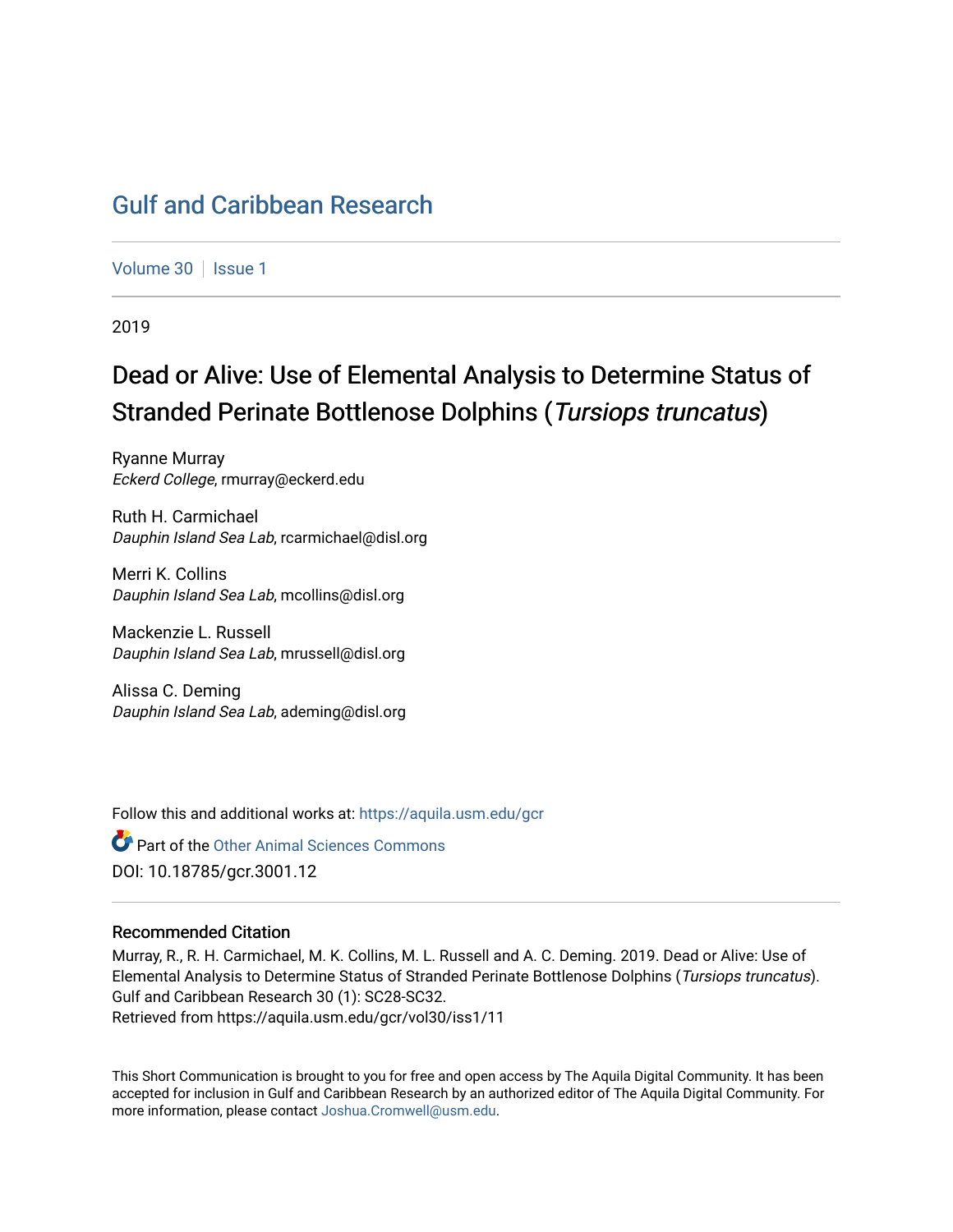# *GULF AND CARIBBEAN*



**Volume** 30 **201**9 **ISSN: 2572-1410**



THE UNIVERSITY OF THE UNIVERSITY OF THE SOUTHERN MISSISSIPPLE

**GULF COAST RESEARCH LABORATORY** 

Ocean Springs, Mississippi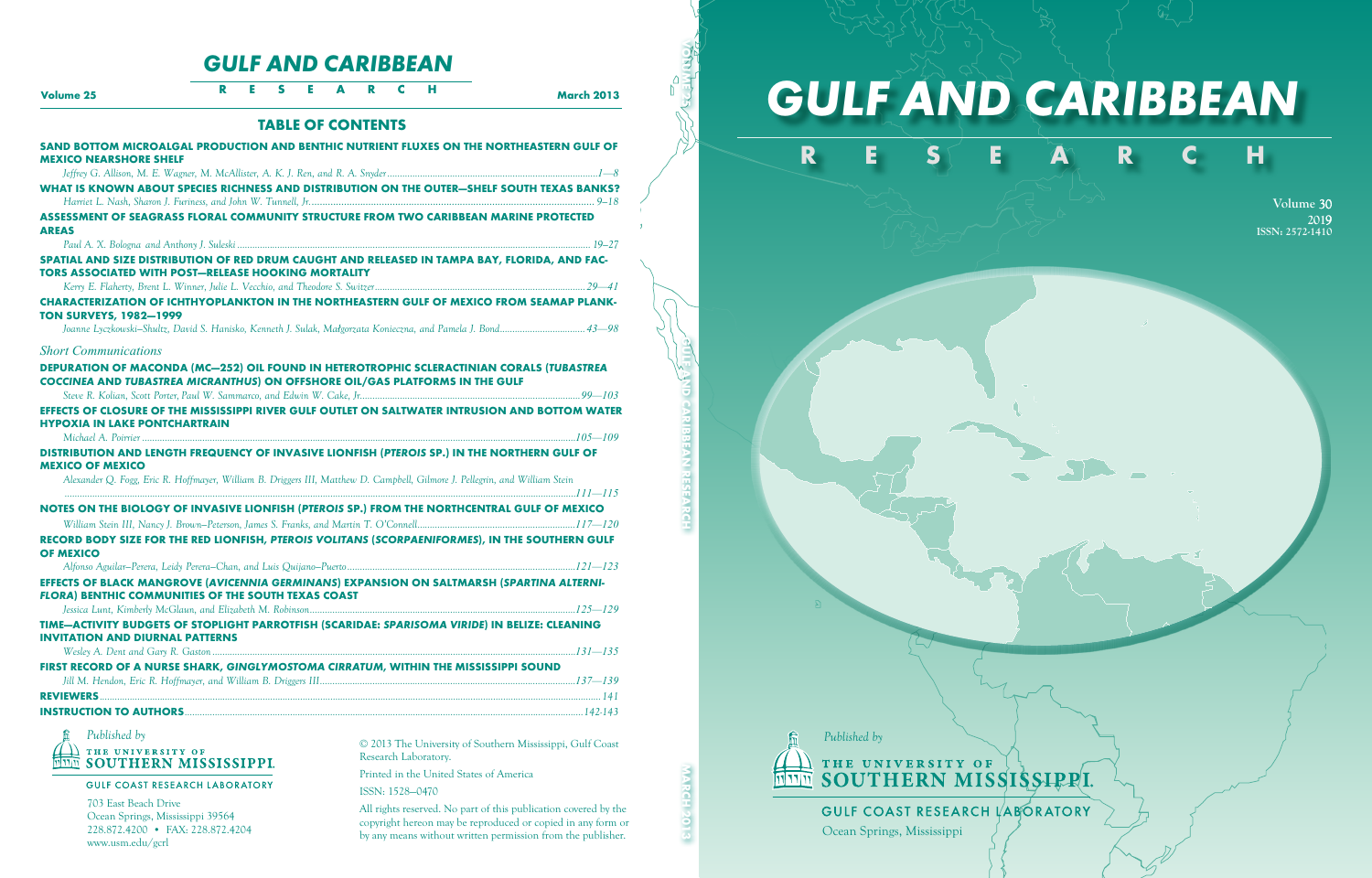#### *SHORT COMMUNICATION*

## DEAD OR ALIVE: USE OF ELEMENTAL ANALYSIS TO DETERMINE STATUS OF STRANDED PERINATE BOTTLENOSE DOLPHINS (*TURSIOPS TRUNCATUS*)§

**Ryanne E. Murray1,2, Ruth H. Carmichael2,3, Merri K. Collins2 , Mackenzie L. Russell2 ,Alissa C. Deming2,3\*** *1 Eckerd College, Department of Marine Sciences, 4200 54th Avenue South, St. Petersburg, FL, 33711; 2 Dauphin Island Sea Lab, University Programs, 101 Bienville Boulevard, Dauphin Island, AL 36528; 3 University of South Alabama, Department of Marine Sciences, Mobile, AL 36688 \*Corresponding author, email: ademing@disl.org*

KEY WORDS: marine mammal, stable isotope, carbon, nitrogen, lipidosis

#### **INTRODUCTION**

In the northern Gulf of Mexico (GOM) there has been an increase in perinate bottlenose dolphin (*Tursiops truncatus*) mortalities in recent years, evidenced in elevated numbers of late—term pregnancy failures compared to reference populations and historical stranding data from the region (Carmichael et al. 2012, Venn—Watson et al. 2015, Colegrove et al. 2016). Perinate mortality can occur *in utero*, during or just after birth (Colegrove et al. 2016). Determining at what stage a perinate dolphin died (*in—utero* or following parturition) is the first step to better understand the cause of pregnancy failure. For example, *in utero* death can occur as a result of uterine infection or abnormalities, fetal abnormalities, dystocia, or fetal distress, compared to a live birth with failure to thrive post—parturition. Understanding the causes of death in perinates is integral to stock assessments and population management.

Straight length, histology, and stomach contents can be used to define perinate status after stranding. Straight length (SL) is used to define age class (Read et al. 1993), whereas histological evaluation of lung tissue can help determine if a perinate dolphin took a breath following birth, and milk in the stomach indicates successful nursing (Turan et al. 2013). However, tissue loss from scavenging and decomposition can hinder SL determination and prevent accurate histological evaluation (Cummings et al. 2011), and a lack of recent nursing may result in an empty stomach despite successful prior nursing. Hence, there is a need for additional approaches to aid in the determination of live or dead status of stranded perinates.

Elemental analyses have potential to help determine live or dead status of perinate dolphins by tracking differences in nutritional status with age. Carbon to nitrogen ratios (C:N), for example, tend to reflect changes in diet quality throughout life, with C:N typically lower in high protein diets and often used as a proxy for relative lipid content in tissues (Post et al. 2007, Newsome et al. 2010). Stable isotope (SI) analysis in marine mammals has been used to study the transfer of maternal nutrients to a fetus during gestation, the shift to a lipid—rich milk—based diet after birth, and weaning of calves (Polischuk et al. 2001, Valenzuela et al. 2010, Borrell et al. 2016). Although isotope turnover rates vary among taxa, dietary discrimination and tissue—specific turnover rates are relatively consistent within species under common metabolic conditions (Michener and Kaufman 2007, Vander Zanden et al. 2015). The metabolic differences among tissues provide an opportunity to trace changes in nutritional status on different time scales, with muscle reflecting a longer—term diet (weeks) and organs such as skin and liver reflecting recent diet (days) (Browning et al. 2014, Vander Zanden 2015, Rode et al. 2016). Previous work to understand the effects of post—mortem decomposition on SI values in cetaceans found, after 62 days at ambient temperature, muscle and skin from striped dolphins (*Stenella coeruleoalba*) had no statistical change in  $\delta^{13}$ C or  $\delta^{15}$ N values (Payo-Payo et al. 2013). Therefore, elemental analyses may be useful to trace age specific nutritional status that can indicate death *in utero* or following parturition even among moderately decomposed stranded perinates.

The objective of this study was to test the use of elemental ratios (C:N,  $\delta^{13}C$ ,  $\delta^{15}N$ ) to determine if stranded perinate bottlenose dolphins were born dead or alive based on expected diet shifts from *in utero* (fetus) to nursing (calf). We hypothesized that C:N would be higher and  $\delta^{13}C$  lower in calves and perinates born alive that have successfully nursed compared to fetuses and dead perinates that would not have transitioned to a lipid—rich milk—based diet, and that this response would be most detectable in liver due to its higher lipid content and rapid turnover rate compared to other tissues (skin, muscle). In addition to these differences among young animals, we hypothesized that  $\delta^{15}N$  would be higher in all young animals measured in this study (fetus to calf) compared to adults due to the maternal contribution to food

<sup>§</sup> The first author conducted this research as part of the Dauphin Island Sea Lab's Research Experience for Undergraduates program.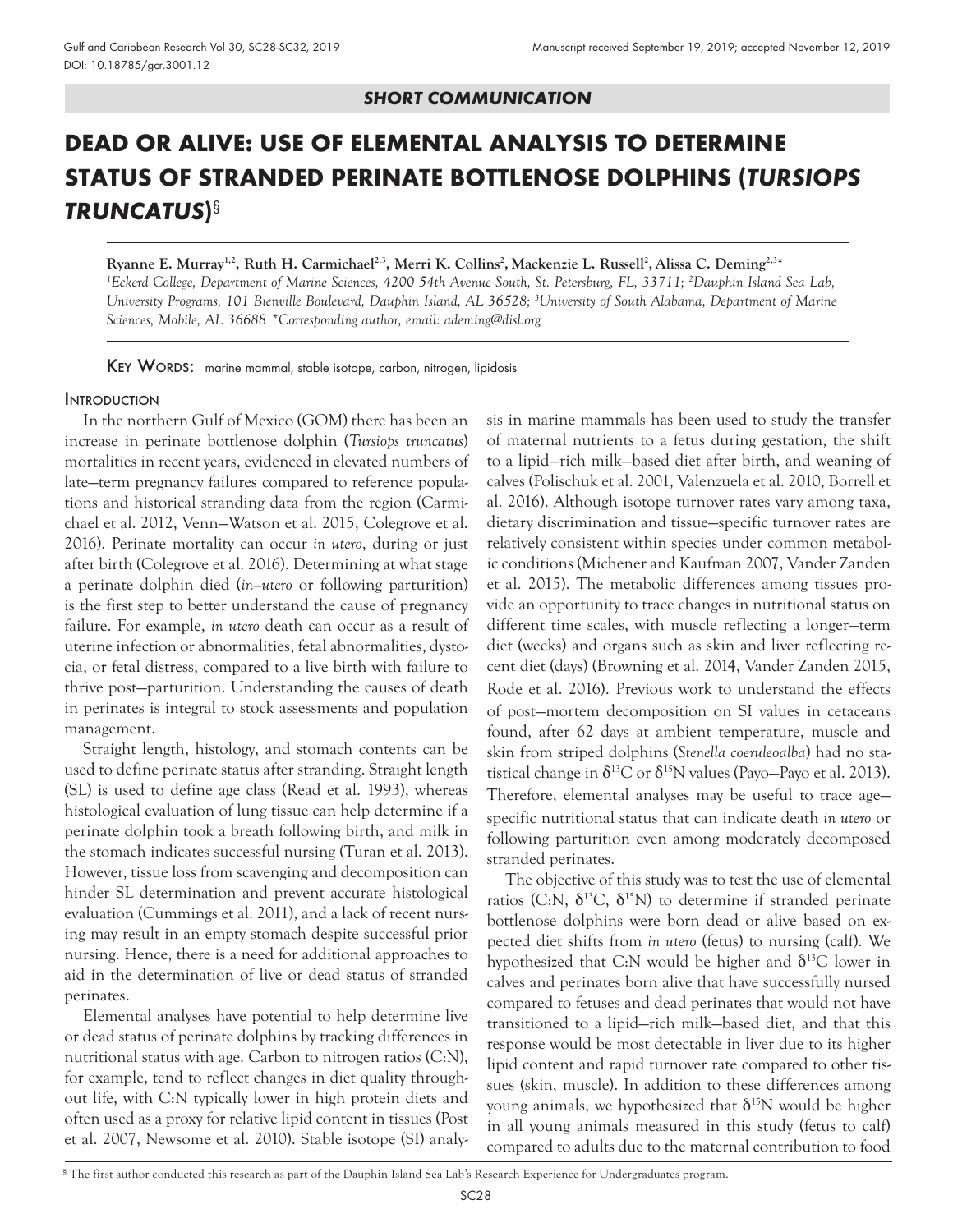sources *in utero* or via nursing.

#### Materials and Methods

Tissue samples were collected from 46 dolphin carcasses that stranded on the Alabama coast from 2015—2019. Carcasses were categorized into 4 age classes based on SL and reproductive status (Read et al. 1993, Mattson et al. 2006): fetus (n = 12, < 95cm), perinate (n = 18, 96—115 cm), calf (n  $= 11, 116 - 169$  cm), or adult (n  $= 5, 5230$  cm or evidence of lactation or pregnancy), including one lactating female and one late term pregnant female (mother = 229 cm, *in utero* fetus = 91cm). Perinates were further categorized as dead (n = 10) or alive (n = 8) at birth, based on histological evidence of aerated lungs or milk in the stomach. Tissue samples were collected from animals of condition codes 2 (fresh dead) and 3 (moderately decomposed), and included a combination of skin (n = 43), muscle (n = 42), liver (n = 33), depending on tissue condition; all three tissue types were sampled from 32 animals. For histological evaluation, lung tissue was fixed in 10% neutral buffered formalin, embedded in paraffin, sectioned at 5µm, stained with hematoxylin and eosin, and evaluated by veterinary pathologists (University of Illinois College of Veterinary Medicine, Zoological Pathology Program). Code 2 carcasses had full histologic evaluation on all organ systems. Milk  $(n = 1)$  was collected from the lactating female. All tissues were stored at —20°C prior to processing.

For elemental analysis, tissue samples were rinsed with ultra—pure water and divided into 2 subsamples. One subsample was dried to a constant weight at 60°C (hereafter referred to as bulk samples). To allow SI analysis normalized for differences in lipid content among tissues, the other subsample was lipid extracted (LE) using a modified Sweeting—Folch method (Sweeting et al. 2006, Mintenbeck et al. 2008). Subsampled tissues were macerated in ultra—pure water using a handheld rotor—stator homogenizer (Waverly H100, Waverly Scientific, USA), sonicated in 2:1 chloroform:methanol, and centrifuged for 10 min at 3000g. The process was repeated as needed (1—2x) until the supernatant was clear, indicating lipids were removed, and samples were dried as before. Bulk and LE samples were ground to a powder using a mortar and pestle, packed in tin capsules and sent to the UC Davis Stable Isotope Facility for analysis by continuous—flow isotope ratio mass spectrometry (PDZ Europa 20–20), after combustion to  $CO_2$  and  $N_2$  by an online elemental analyzer, which allowed determination of N and C content. To detect potential handling effects, randomly selected pseudoreplicates were analyzed for  $18\%$  (n = 22) of the samples, resulting in mean reproducibility  $(\pm SD)$  of  $0.1 \pm 0.4\%$  for  $\delta^{13}C$  and  $0.1 \pm 0.1\%$  for  $\delta^{15}N$ . These values are below the long—term reproducibility for the instrument (standard deviation 0.2‰ for  $\delta^{13}C$  and 0.3‰ for  $\delta^{15}N$ ; https://stableisotopefacility.ucdavis.edu).

Molar C:N values were determined from analysis of bulk tissues, and due to differences in SI values following extraction,  $\delta^{13}$ C values in LE tissues and  $\delta^{15}$ N values in bulk tissues were used for all SI comparisons and associated statistical analyses. Two—way Analysis of Variance (ANOVA) was used to compare C:N or SI values among age groups (fetus, dead perinate, alive perinate, calf, adult) and tissue types (muscle, skin, liver). Differences in SI ratios between bulk and LE tissues were compared to provide an estimate of relative lipid content among samples. Regression analysis was used to relate lipid content  $(\delta^{13}C\%_{\text{o}})_{\text{LE-bulk}}$ ) to bulk C:N. **RESULTS** 

The C:N in tissues ranged from 4—11 in muscle, 4—9 in skin and 4—13 in liver; although the main effects were not different, there was an interaction between age group and tissue type (2—way ANOVA:  $F_{4,2,8} = 2.75$ , p < 0.01). This pattern was driven by higher mean C:N in muscle from fetuses (< 95 cm) compared to live perinates (96—114 cm), calves (115–169 cm), or adults (>230 cm) (Tukey HSD:  $p \le 0.02$ for all comparisons; Figure 1, A—C). The C:N in muscle

of dead perinates, however, was similar to fetuses and all



*FIGURE 1. Elemental ratios in tissue from bottlenose dolphins in different age groups (fetus, dead perinate, alive perinate, calf, adult). A. Carbon to nitrogen ratio (C:N) in muscle tissue. Lower case letters indicate significant difference (Tukey HSD, p<0.02) B. C:N in skin tissue. C. C:N in liver tissue. D. Stable isotope values in muscle tissue. E. Stable isotope values in skin tissue. F. Stable isotope values in liver tissue. In the box plots (A, B, C), the purple and black lines represent mean and median C:N values, respectively. In the scatter plots (D, E, F), the dashed lines show stable isotope values in milk from a lactating female. One value in calf liver (C:N=13.4) is not shown for clarity of scale among the remaining data.*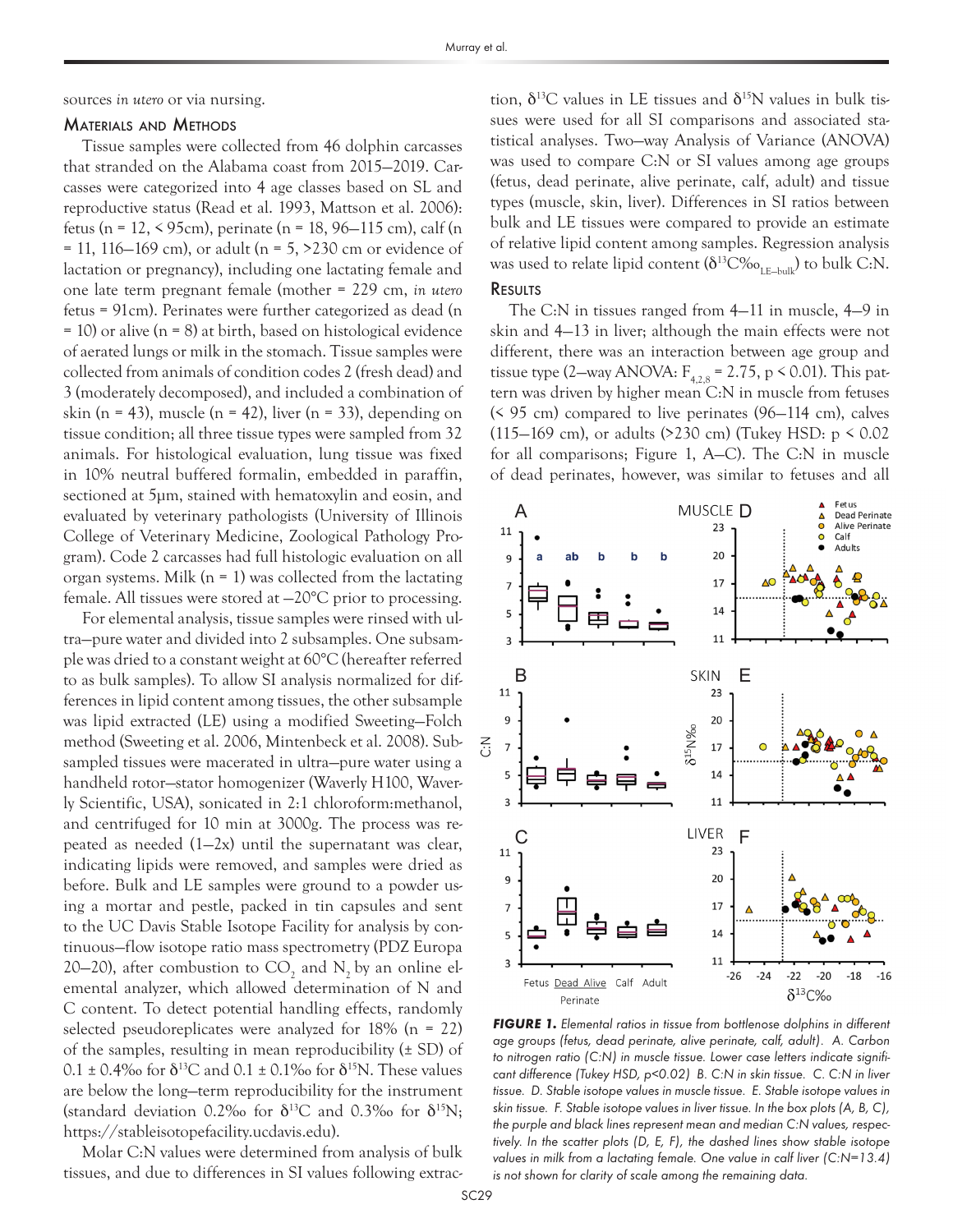other age groups due to a logarithmic decrease in C:N with increasing body size found only in muscle  $(y = -2.58\text{ln}(x) +$ 17.57,  $R^2 = 0.33$ ,  $F_{1,40} = 20.08$ ,  $p \le 0.001$ ).

The  $\delta^{15}N$  values in muscle from all juvenile groups (fetuses, perinates, calves) were 2—4‰ higher than in adult muscle (ANOVA:  $F_{42}$  = 2.45, p < 0.001; Tukey HSD: p< 0.01 for all comparisons; Figure 1D). These differences were greatest (3–4‰) between adults (mean  $\pm$  SD: 14  $\pm$  2‰) and fetuses (17  $\pm$  1\%, p\so, 0.01) or dead perinates (17  $\pm$  2, p<0.001). There were no other differences in  $\delta^{13}C$  or  $\delta^{15}N$ values among age groups or tissue types (Figure 1D—F). In all age groups  $\delta^{13}$ C values in LE tissues ranged  $-16$  to —25‰, consistent with a marine and estuarine based diet, and  $\delta^{15}N$  values ranged 11 to 20‰ in bulk samples, consistent with life as a higher trophic level consumer. All juvenile age groups had mean  $\delta^{13}$ C and  $\delta^{15}$ N values higher than found in the available sample of milk (—22.8‰ and 15.5‰, respectively; Figure 1D—F, dashed lines).

Relative lipid content  $(\delta^{13}C\%_{\rm{LE-bulk}})$  increased with C:N  $(y = 0.27x - 0.51, R^2 = 0.30, F<sub>1,116</sub> = 49.62, p < 0.001$ ). However, one calf with severe hepatic lipidosis (diagnosed via histology) had an unusually high relative lipid content and corresponding C:N (13.4) in the liver. The relationship between C:N and relative lipid content was significant even with removal of the hepatic lipidosis outlier ( $y = 0.21x$  – 0.21,  $R^2$  = 0.16,  $F_{1,115}$  = 22.01, p < 0.001; Figure 2). The low values for *R*<sup>2</sup> in the combined dataset (combined for simplicity in this study) reflect the variation in relative lipid content among tissues and highlight the value of analyzing tissues separately.



*FIGURE 2. The relationship between lipid extracted and bulk*  $\delta^{13}C$  *values compared to carbon to nitrogen ratios (C:N) in tissues from bottlenose dolphin of different age groups (fetus, perinate, calf, adult). Data are combined for alive and dead perinates.*

Analysis of a pregnant female allowed direct SI comparison of a mother—fetus pair (Table 1). Fetus tissue was enriched in  $\delta^{15}N$  compared to maternal tissues, with the greatest difference (2.4‰) in muscle. The  $\delta^{13}C$  values in tissues **TABLE 1.** Stable isotope values in tissues from a known mother-fetus pair of bottlenose dolphins, and the difference (Diff.) between values.

|               | <b>Tissues Mother Fetus</b>                                   | $\delta^{13}$ C% | Diff.             | Mother Fetus        | $\delta^{15}$ N%o | Diff.            |
|---------------|---------------------------------------------------------------|------------------|-------------------|---------------------|-------------------|------------------|
| Skin<br>Liver | <b>Muscle</b> $-219$ $-217$<br>$-22.5 - 21.8$<br>$-212 - 209$ |                  | 0.3<br>0 Z<br>0.3 | 1.5.2<br>166<br>173 | 177<br>173<br>183 | 24<br>0.7<br>1 ೧ |

were similar between mother and fetus.

#### **Discussion**

While neither C:N nor SI values could unambiguously distinguish live from dead perinates in this study, our results suggest that C:N in muscle may be useful to distinguish fetuses from dolphins born alive. Higher C:N and heavier  $\delta^{15}$ N in young animals compared to adults and trophic similarity to milk among all young age groups can be explained by maternal—based nutrition derived from either *in utero* plasma or milk. Animals *in utero* or nursing are functionally consuming the mother's tissues and should appear relatively isotopically enriched (Newsome et al. 2010). This finding was validated in the mother—fetus pair, having N enrichment from mother to fetus in muscle that was consistent with a trophic step from food source to consumer (Michener and Kauffman 2007, Newsome et al. 2010). Overall, these findings suggest that C:N and SI ratios are indicative of age group—specific nutritional patterns that are independent of live or dead status and cannot be reliably distinguished in stranded dolphins because nutritional sources *in utero* and immediately post—birth are both of maternal origin.

The C:N was related to relative lipid content in muscle, liver and skin of all age groups. Lipid extraction of tissues was necessary prior to  $\delta^{13}$ C analysis to ensure normalized comparison of SI values among age groups and tissue types, consistent with a previous study (Giménez et al. 2017). Higher lipid content and corresponding C:N in liver of an animal that was diagnosed with severe hepatic lipidosis (a common result of poor nutrition or starvation) demonstrates the potential for elemental analyses to also contribute to the identification of metabolic stress (Center et al. 1993, Choudhury and Sanyal 2004, Venn—Watson et al. 2012). The C:N, therefore, may be useful to corroborate possible metabolic stress in carcasses of any age that are too decomposed for confident histological evaluation alone. Future work could further test the reliability of elemental ratios to diagnose hepatic lipidosis and other related diseases.

A number of studies have shown ontogenetic shifts in elemental ratios in dolphins and in a variety of other marine mammals that are consistent with changes found among age groups in this study (e.g., Newsome et al. 2010, Browning et al. 2014, Borrell et al. 2016, Cherel et al. 2015). This study is unique, however, in extending these comparisons to animals based on evidence of live or dead condition at birth,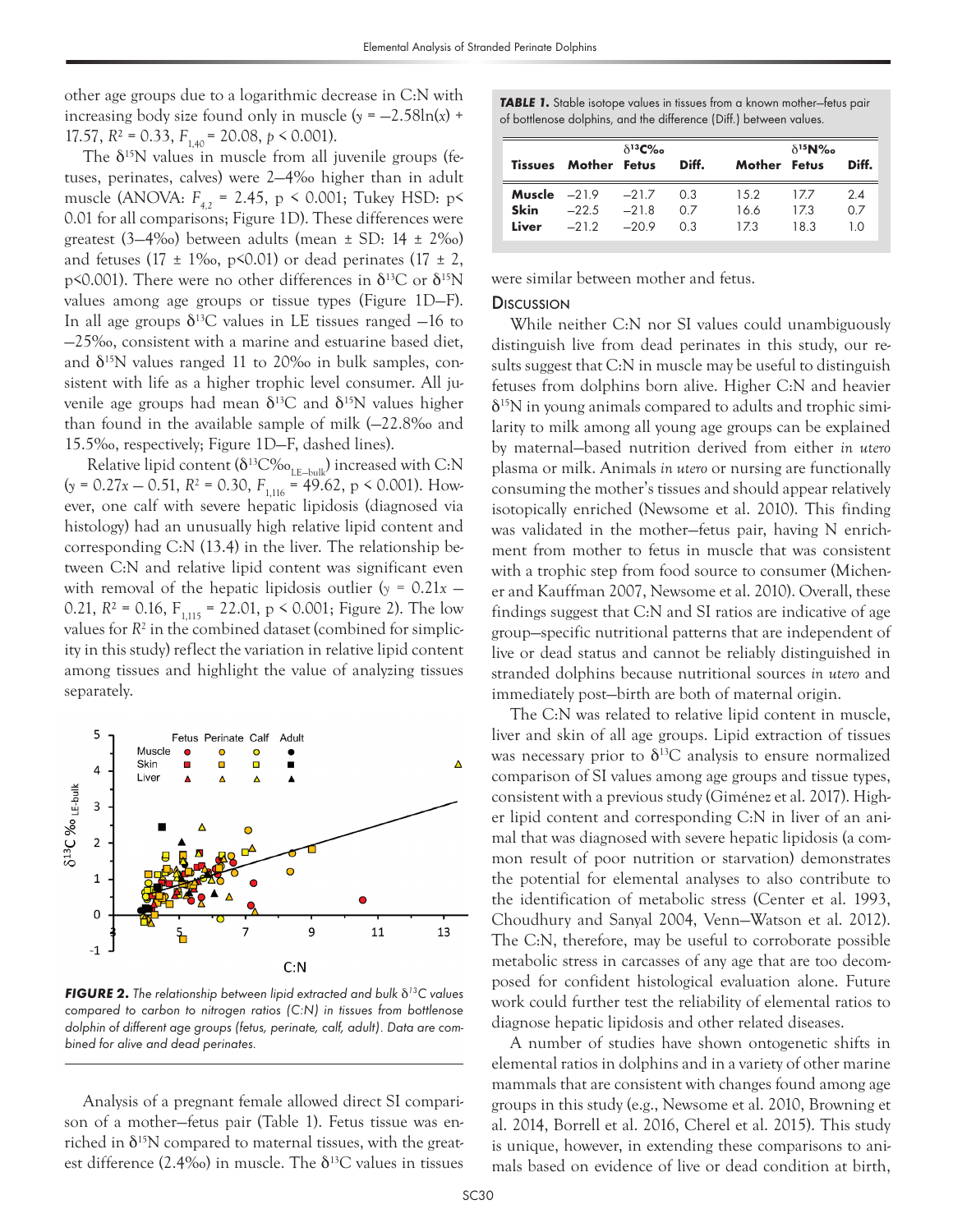and in providing a first step to defining ontogeny—specific trophic ecology for dolphins throughout life in the northern GOM. As with any study on stranded animals, a lack of history about carcasses prior to stranding limits the ability to fully interpret some data. Additional studies on captive dolphins with known late—term fetus mortality or live birth with known duration of nursing could better resolve status specific isotopic shifts. Analysis of additional mother—fetus pairs and high—quality plasma and milk samples could help set a baseline for future comparisons to stranded perinates

of unknown origin to improve the application of elemental ratios to detect diet—related differences among fetuses and calves. Finally, our data can be combined with analysis of older calves and subadults to trace the shift to forage—based diet and, in turn, better define age of weaning and dependence on local fish and invertebrate stocks. Elemental ratios, therefore, have potential to support conservation of marine mammal resources and broader ecosystem—based management by defining trophic patterns and nutritive links to causes of mortality.

#### **ACKNOWLEDGMENTS**

This work was funded by the NSF Research Experiences for Undergraduates program at Dauphin Island Sea Lab (DISL; #1838618) and the National Fish and Wildlife Foundation (NFWF; #45720, views and conclusions are not endorsement by NFWF). All work was conducted under a Stranding Agreement between DISL and NOAA/NMFS. We thank volunteers and staff of the Alabama Marine Mammal Stranding Network, the Carmichael lab, and the University of Illinois Zoo Pathology Program, including Drs. K. Colegrove, M. Kinsel and M. Delaney for their assistance with histological evaluation of these cases.

#### **LITERATURE CITED**

- Borrell, A., E. Gómez—Campos, and A. Aguilar. 2016. Influence of reproduction on stable—isotope ratios: Nitrogen and carbon isotope discrimination between mothers, fetuses, and milk in the fin whale, a capital breeder. Physiological and Biochemical Zoology 89:41—50. https://doi.org/10.1086/684632
- Browning, N., C. Dold, J. I—Fan, and G. Worthy. 2013. Isotope turnover rates and diet—tissue discrimination in skin of ex situ bottlenose dolphins (*Tursiops truncatus*). Journal of Experimental Biology 217:214—221. https://doi.org/10.1242/ jeb.093963
- Carmichael, R.H., W. M. Graham, A. Aven, G. Worthy, and S. Howden. 2012. Were multiple stressors a 'perfect storm' for northern Gulf of Mexico bottlenose dolphins (*Tursiops truncates*) in 2011? *PloS ONE* 7(7):e41155. https://doi. org/10.1371/journal.pone.0041155.
- Center, S.A., M.A Crawford, L. Guida, H.N. Erb, and J. King. 1993. A retrospective study of 77 cats with severe hepatic lipidosis: 1975–1990. Journal of Veterinary Internal Medicine 7:349–359.
- Cherel, Y., K.A. Hobson, and C. Guinet. 2015. Milk isotopic values demonstrate that nursing fur seal pups are a full trophic level higher than their mothers. Rapid Communications in Mass Spectrometry 29:176—184, 1485—1490. https:L//doi. org/10.1002/rcm.7243
- Choudhury, J. and A.J. Sanyal. 2004. Clinical aspects of fatty liver disease. Seminars in Liver Disease 4:349–362.
- Colegrove, K.M., S. Venn—Watson, J. Litz, M.J. Kinsel, K.A. Terio, E. Fougeres, R. Ewing, D.A. Pabst, W.A. McLellan, S. Raverty, J. Saliki, S. Fire, G. Rappucci, S. Bowen—Stevens, L. Noble, A. Costidis, M. Barbieri, C. Field, S. Smith, R.H. Carmichael, C. Chevis, W. Hatchett, D. Shannon, M. Tumlin, G. Lovewell, W. McFee, and T.K. Rowles. 2016. Fetal dis-

tress and *in utero* pneumonia in perinatal dolphins during the Northern Gulf of Mexico unusual mortality event. Diseases of Aquatic Organisms 119:1—16. https://doi.org/10.3354/ dao02969

- Cummings, P.M., D.P. Trelka, and K.M. Springer. 2010. Atlas of Forensic Histopathology. Cambridge University Press, New York, NY, USA, p. 28—35.
- Giménez, J., F. Ramírez, M.G. Forero, J. Almunia, R. Stephanis, and J. Navarro. 2017. Lipid effects on isotopic values in bottlenose dolphins (*Tursiops truncatus*) and their prey with implications for diet assessment. Marine Biology 164:1—15. https:// doi.org/10.1007/s00227—017—3154—5
- Mattson, M.C., K. D.Mullin, W.G. Ingram, Jr., and W. Haggards. 2006. Age structure and growth of the bottlenose dolphin (*Tursiops truncatus*) from strandings in the Mississippi Sound region of the northcentral Gulf of Mexico from 1986 to 2003. Marine Mammal Science 22:654—666. https://doi. org/ 10.1111/j.1748—7692.2006.00057.x
- Michener, R.H. and L. Kaufman. 2007. Stable isotope ratios as tracers in marine food webs: An update. In R.Michener and K. Lajtha, eds. Stable Isotopes in Ecology and Environmental Science. 2nd ed., Blackwell, Malden, MA, USA, p. 238—282.
- Mintenbeck, K., T. Brey, U. Jacob, R. Knust, and U. Struck. 2008. How to account for the lipid effect on carbon stable isotope ratio ( $\delta^{13}$ C): Sample treatment effects and model bias. Journal of Fish Biology 72:815—830. https://doi.org/10.1111/ j.1095—8649.2007.01754.x
- Newsome, S., M. Clementz, and P. Koch. 2010. Using stable isotope biogeochemistry to study marine mammal ecology. Marine Mammal Science 26:509—572. https://doi.org/ 10.1111/j.1748—7692.2009.00354.x